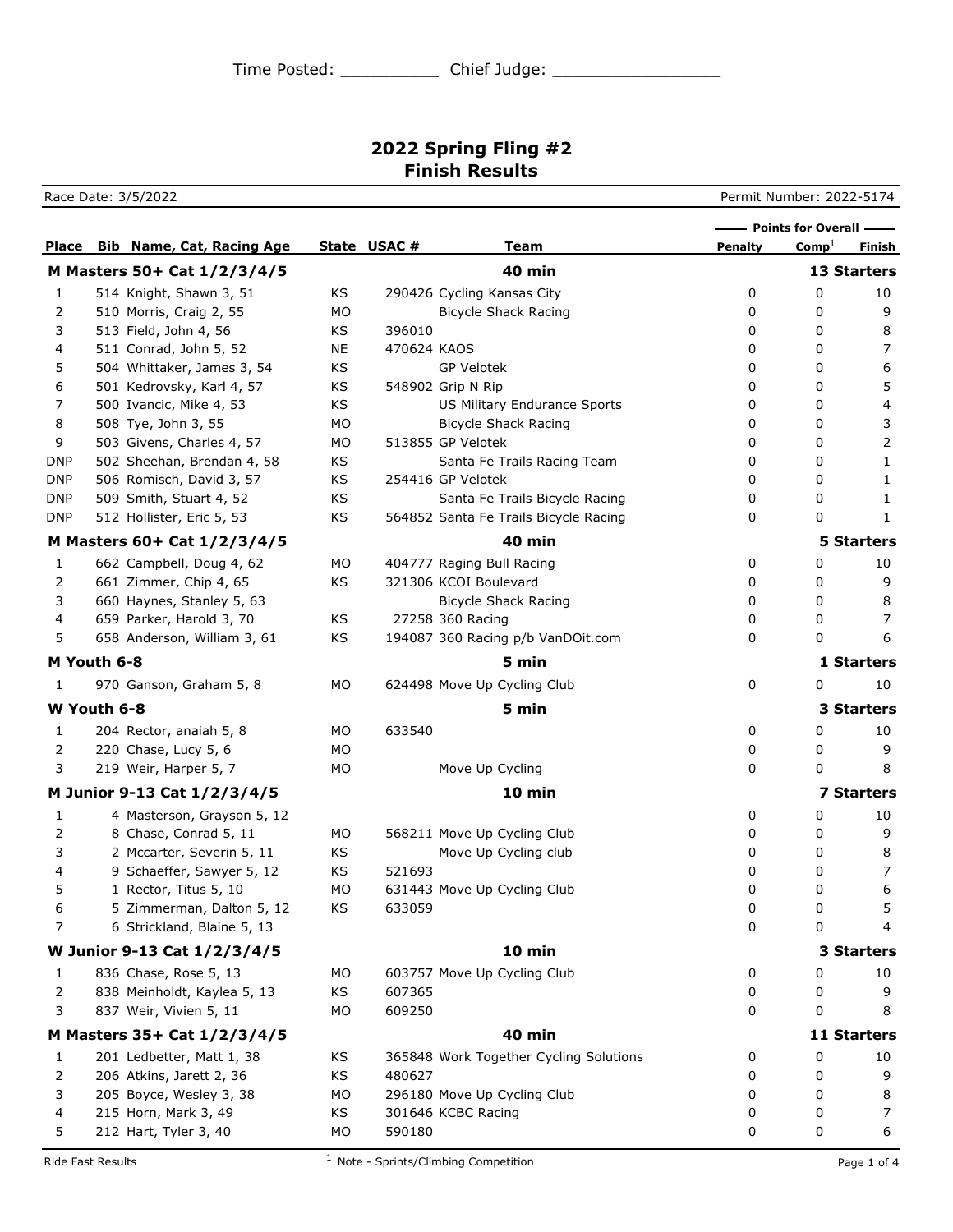## **2022 Spring Fling #2 Finish Results**

Race Date: 3/5/2022 **Permit Number: 2022-5174** 

|                  |                                  |    |             |                                   |         | - Points for Overall - |                    |
|------------------|----------------------------------|----|-------------|-----------------------------------|---------|------------------------|--------------------|
| <b>Place</b>     | <b>Bib Name, Cat, Racing Age</b> |    | State USAC# | Team                              | Penalty | $Comp\perp$            | Finish             |
|                  | M Masters 35+ Cat 1/2/3/4/5      |    |             | <b>40 min</b>                     |         |                        | 11 Starters        |
| 6                | 211 Morris, Craig 2, 55          | МO |             | <b>Bicycle Shack Racing</b>       | 0       | 0                      | 5                  |
| 7                | 217 Blankenship, Jay 1, 46       | KS | 179001      |                                   | 0       | 0                      | 4                  |
| 8                | 207 Conrad, John 5, 52           | NE | 470624 KAOS |                                   | 0       | 0                      | 3                  |
| <b>DNP</b>       | 213 Knight, Shawn 3, 51          | KS |             | 290426 Cycling Kansas City        | 0       | 0                      | 1                  |
| <b>DNP</b>       | 214 Cerbin, Stefan 3, 37         | KS | 408273      |                                   | 0       | 0                      | 1                  |
| <b>DNP</b>       | 216 Koppa, Justin 3, 46          | KS |             | 169725 Localcycling.com           | 0       | 0                      | 1                  |
| <b>M Cat 4/5</b> |                                  |    |             | <b>30 min</b>                     |         |                        | <b>23 Starters</b> |
| 1                | 402 Nugent, Christopher 4, 33    |    | 607905      |                                   | 0       | 0                      | 10                 |
| 2                | 417 Kastli, Brian 5, 37          |    |             | Unattached                        | 0       | 0                      | 9                  |
| 3                | 403 Rector, Caleb 4, 39          | МO |             | 257088 Bike Shack                 | 0       | 0                      | 8                  |
| 4                | 428 Yang, Yang 5, 32             | KS |             | Unattached                        | 0       | 0                      | 7                  |
| 5                | 411 Mccarter, Dallas 4, 41       | KS |             | 552589 Unattached                 | 0       | 0                      | 6                  |
| 6                | 432 Moss, Xavier 4, 28           | МS | 579556      |                                   | 0       | 0                      | 5                  |
| 7                | 401 James, Chris 4, 32           | KS | 477883      |                                   | 0       | 0                      | 4                  |
| 8                | 435 Fuentes, Yoan 5, 37          | KS |             |                                   | 0       | 0                      | 3                  |
| <b>DNP</b>       | 407 Weir, Lincoln 5, 14          | MO |             | 538014 Move Up Cycling            | 0       | 0                      | 1                  |
| <b>DNP</b>       | 409 skinner, christian 5, 27     | MO | 632402      |                                   | 0       | 0                      | 1                  |
| <b>DNP</b>       | 409 skinner, christian 5, 27     | MO |             | 632402 Unattached                 | 0       | 0                      | 1                  |
| <b>DNP</b>       | 412 Wilson, Michael 5, 35        | KS | 625322      |                                   | 0       | 0                      | 1                  |
| <b>DNP</b>       | 414 Givens, Charles 4, 57        | MO |             | 513855 GP Velotek                 | 0       | 0                      | 1                  |
| <b>DNP</b>       | 421 Couser, Jeremy 5, 37         |    |             | Unattached                        | 0       | 0                      | 1                  |
| <b>DNP</b>       | 424 Bookwalter, Brian 4, 45      | KS |             | 558365 GP VeloTek                 | 0       | 0                      | 1                  |
| <b>DNP</b>       | 425 Lingenfelser, Miche 4, 49    | KS |             | 551014 KCBC Racing                | 0       | 0                      | 1                  |
| <b>DNP</b>       | 426 Meinholdt, Jason 4, 37       | KS |             | 606820 GP Velotek                 | 0       | 0                      | 1                  |
| <b>DNP</b>       | 427 Haynes, Stanley 5, 63        |    |             | <b>Bicycle Shack Racing</b>       | 0       | 0                      | 1                  |
| <b>DNP</b>       | 429 Williamson, Ian 5, 23        | OH | 629998      |                                   | 0       | 0                      | 1                  |
| <b>DNP</b>       | 430 O'leary, Wyatt 5, 20         | KS |             |                                   | 0       | 0                      | 1                  |
| <b>DNP</b>       | 431 Dickerman, Alexande 4, 27    | MO |             | 548224 CycleX Racing              | 0       | 0                      | 1                  |
| <b>DNP</b>       | 433 Navarro, Carlos 5, 56        | KS |             |                                   | 0       | 0                      | 1                  |
| <b>DNP</b>       | 434 Diaz, Hernan 5, 62           | KS |             | Blue River Bicycle Club           | 0       | 0                      | 1                  |
| <b>DNP</b>       | 436 Navarro, Alfredo 5, 46       |    |             | Unattached                        | 0       | 0                      | 1                  |
| M Cat $3/4$      |                                  |    |             | 45 min                            |         |                        | 27 Starters        |
| 1                | 304 Nugent, Christopher 4, 33    |    | 607905      |                                   | 0       | 0                      | 10                 |
| 2                | 301 Davidson, Daniel 3, 25       | MO |             | 600492 Unattached                 | 0       | 0                      | 9                  |
| 3                | 315 Boyce, Wesley 3, 38          | MO |             | 296180 Move Up Cycling Club       | 0       | 0                      | 8                  |
| 4                | 317 Wilson, Kurt 3, 50           | MO |             | 333590 KCBC Racing                | 0       | 0                      | 7                  |
| 5                | 326 Grace, Brian 3, 41           | MO |             | 441112 CycleX Racing              | 0       | 0                      | 6                  |
| 6                | 323 Horn, Mark 3, 49             | KS |             | 301646 KCBC Racing                | 0       | 0                      | 5                  |
| 7                | 327 Kukla, Brian 3, 29           | MO |             | 414960 CycleX Racing              | 0       | 0                      | 4                  |
| 8                | 316 Capraro, Marco 3, 28         | CO |             | 362837 Groove Subaru Excel Sports | 0       | 0                      | 3                  |
| <b>DNP</b>       | 300 Angell, Patrick 3, 47        | KS |             | 179718 Grip N Rip                 | 0       | 0                      | 1                  |
| <b>DNP</b>       | 302 James, Chris 4, 32           | KS | 477883      |                                   | 0       | 0                      | 1                  |
| <b>DNP</b>       | 305 Rector, Caleb 4, 39          | MO |             | 257088 Bike Shack                 | 0       | 0                      | 1                  |
| <b>DNP</b>       | 307 White, Rob 3, 38             | KS |             | 534884 Grip N Rip                 | 0       | 0                      | 1                  |
| <b>DNP</b>       | 308 Loring, Sam 3, 40            | MO |             | 128569 Grip N Rip                 | 0       | 0                      | 1                  |
| <b>DNP</b>       | 318 Wilson, Lynn 1, 48           | MO |             | 364981 KCBC Racing                | 0       | 0                      | 1                  |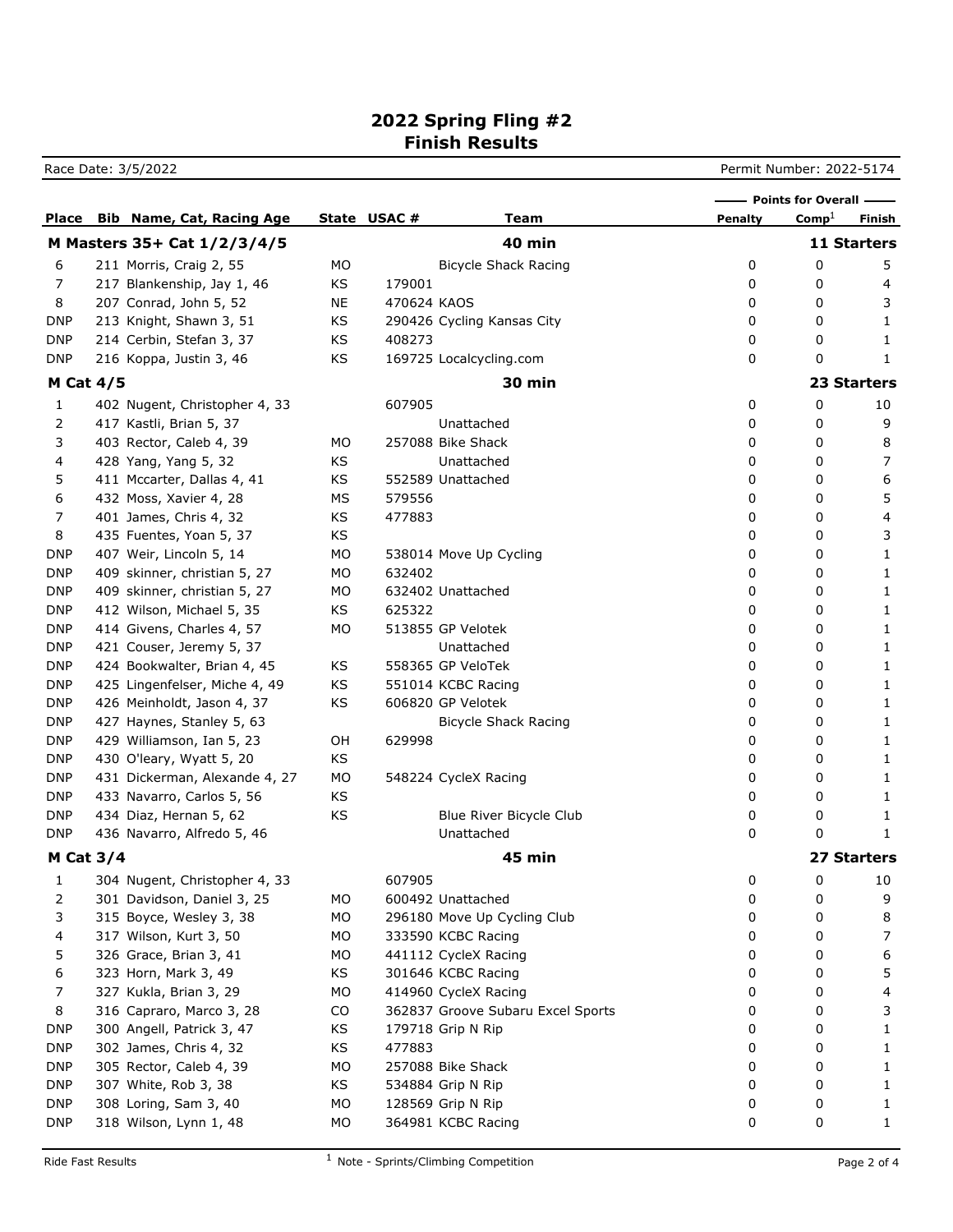## **2022 Spring Fling #2 Finish Results**

Race Date: 3/5/2022 **Permit Number: 2022-5174** 

|                       |                                  |    |             |                                               |                | - Points for Overall - |                    |
|-----------------------|----------------------------------|----|-------------|-----------------------------------------------|----------------|------------------------|--------------------|
| Place                 | <b>Bib Name, Cat, Racing Age</b> |    | State USAC# | Team                                          | <b>Penalty</b> | $\mathrm{Comp}^1$      | Finish             |
| <b>M Cat 3/4</b>      |                                  |    |             | <b>45 min</b>                                 |                |                        | 27 Starters        |
| DNP                   | 320 Knight, Shawn 3, 51          | KS |             | 290426 Cycling Kansas City                    | 0              | 0                      | 1                  |
| <b>DNP</b>            | 324 Steinert, Brandon 3, 36      | KS |             | 480717 GP VeloTek                             | 0              | 0                      | 1                  |
| <b>DNP</b>            | 325 Tye, John 3, 55              | МO |             | <b>Bicycle Shack Racing</b>                   | 0              | 0                      | 1                  |
| DNP                   | 328 Sims, Aaron 3, 34            | МO | 221970      |                                               | 0              | 0                      | 1                  |
| DNP                   | 329 Lewin, Thomas 3, 37          | ΚS |             | 380060 Grip N Rip                             | 0              | 0                      | 1                  |
| <b>DNP</b>            | 330 Hart, Tyler 3, 40            | МO | 590180      |                                               | 0              | 0                      | 1                  |
| <b>DNP</b>            | 332 Cerbin, Stefan 3, 37         | ΚS | 408273      |                                               | 0              | 0                      | 1                  |
| <b>DNP</b>            | 333 Field, John 4, 56            | ΚS | 396010      |                                               | 0              | 0                      | 1                  |
| <b>DNP</b>            | 334 Stanislav, Tony 3, 49        | МO |             | 33814 360 Racing p/b VanDOit.com              | 0              | 0                      | 1                  |
| <b>DNP</b>            | 335 Dickerman, Alexande 4, 27    | МO |             | 548224 CycleX Racing                          | 0              | 0                      | 1                  |
| <b>DNP</b>            | 336 Moss, Xavier 4, 28           | МS | 579556      |                                               | 0              | 0                      | 1                  |
| DNP                   | 337 Navarro, Alfredo 5, 46       |    |             | Unattached                                    | 0              | 0                      | 1                  |
| DNP                   | 399 Kastli, Brian 5, 37          |    |             | Unattached                                    | 0              | 0                      | 1                  |
|                       | W Cat 4/Novice Cat 5             |    |             | 20 min                                        |                |                        | <b>5 Starters</b>  |
| 1                     | 804 Lingenfelser, Miche 4, 49    | ΚS |             | 551014 KCBC Racing                            | 0              | 0                      | 10                 |
| 2                     | 805 Johnson, Kathy I 4, 62       | ΚS |             | 328528 Women's Free State Racing              | 0              | 0                      | 9                  |
| 3                     | 800 Bontrager, Rachael 4, 29     | ΚS | 571438      |                                               | 0              | 0                      | 8                  |
| 4                     | 801 Dye, Janet 5, 68             |    |             | Unattached                                    | 0              | 0                      | 7                  |
| 5                     | 803 Zimmerman, Angela 5, 46      |    |             | Unattached                                    | 0              | 0                      | 6                  |
| <b>M Novice Cat 5</b> |                                  |    |             | 20 min                                        |                |                        | <b>6 Starters</b>  |
| 1                     | 559 Wilson, Michael 5, 35        | KS | 625322      |                                               | 0              | 0                      | 10                 |
| 2                     | 562 Couser, Jeremy 5, 37         |    |             | Unattached                                    | 0              | 0                      | 9                  |
| 3                     | 567 Strickland, Wes 5, 41        |    |             |                                               | 0              | 0                      | 8                  |
| 4                     | 566 Chase, Conrad 5, 11          | MO |             | 568211 Move Up Cycling Club                   | 0              | 0                      | 7                  |
| 5                     | 565 Mccarter, Severin 5, 11      | ΚS |             | Move Up Cycling club                          | 0              | 0                      | 6                  |
| 6                     | 563 Zimmerman, Jordan 5, 46      | ΚS | 633061      |                                               | 0              | 0                      | 5                  |
| DNS                   | 568 Williamson, Ian 5, 23        | OH | 629998      |                                               | 0              | 0                      | 0                  |
|                       | M Junior 13-18 Cat 1/2/3/4/5     |    |             | 20 min                                        |                |                        | 2 Starters         |
| 1                     | 261 Weir, Lincoln 5, 14          | МO |             | 538014 Move Up Cycling                        | 0              | 0                      | 10                 |
| 2                     | 260 Hendricks, Coren 3, 18       | МO |             | 593438 Unattached                             | 0              | 0                      | 9                  |
|                       | W Junior 13-18 Cat 1/2/3/4/5     |    |             | 20 min                                        |                |                        | 2 Starters         |
| $\mathbf{1}$          | 299 Neil, Hadley 5, 14           | MO |             | 632140 Unattached                             | 0              | 0                      | 10                 |
| 2                     | 298 Chase, Rose 5, 13            | MO |             | 603757 Move Up Cycling Club                   | 0              | 0                      | 9                  |
| M Cat 1/2/3           |                                  |    |             | <b>55 min</b>                                 |                |                        | <b>19 Starters</b> |
| 1                     | 117 Valverde, Garrick 1, 32      | KS |             | 210225 Move Up Road Squard                    | 0              | 0                      | 10                 |
| 2                     | 103 Hendricks, Coren 3, 18       | MO |             | 593438 Unattached                             | 0              | 0                      | 9                  |
| 3                     | 104 Henkhaus, William 2, 20      | ΚS |             | 535221 3 Feet Cycling Development             | 0              | 0                      | 8                  |
| 4                     | 105 Kielbasa, Craig 2, 28        | ΚS |             | 394336 South Chicago Wheelmen                 | 0              | 0                      | 7                  |
| 5                     | 112 Hendricks, Chris 3, 47       | MO |             | 593373 Quantum Racing Development             | 0              | 0                      | 6                  |
| 6                     | 128 Bumgarner, Lee 1, 43         |    |             | 317994 Team Kaos/Greenstreet/Wheelie Good Bik | 0              | 0                      | 5                  |
| 7                     | 111 Cheslik, Tyler 1, 24         | MO |             | 468937 Move Up Road Squad                     | 0              | 0                      | 4                  |
| 8                     | 107 Ledbetter, Matt 1, 38        | ΚS |             | 365848 Work Together Cycling Solutions        | 0              | 0                      | 3                  |
| DNP                   | 102 Davidson, Daniel 3, 25       | MO |             | 600492 Unattached                             | 0              | 0                      | 1                  |
| <b>DNP</b>            | 108 White, Rob 3, 38             | ΚS |             | 534884 Grip N Rip                             | 0              | 0                      | 1                  |
| <b>DNP</b>            | 113 Steinert, Brandon 3, 36      | KS |             | 480717 GP VeloTek                             | 0              | 0                      | 1                  |